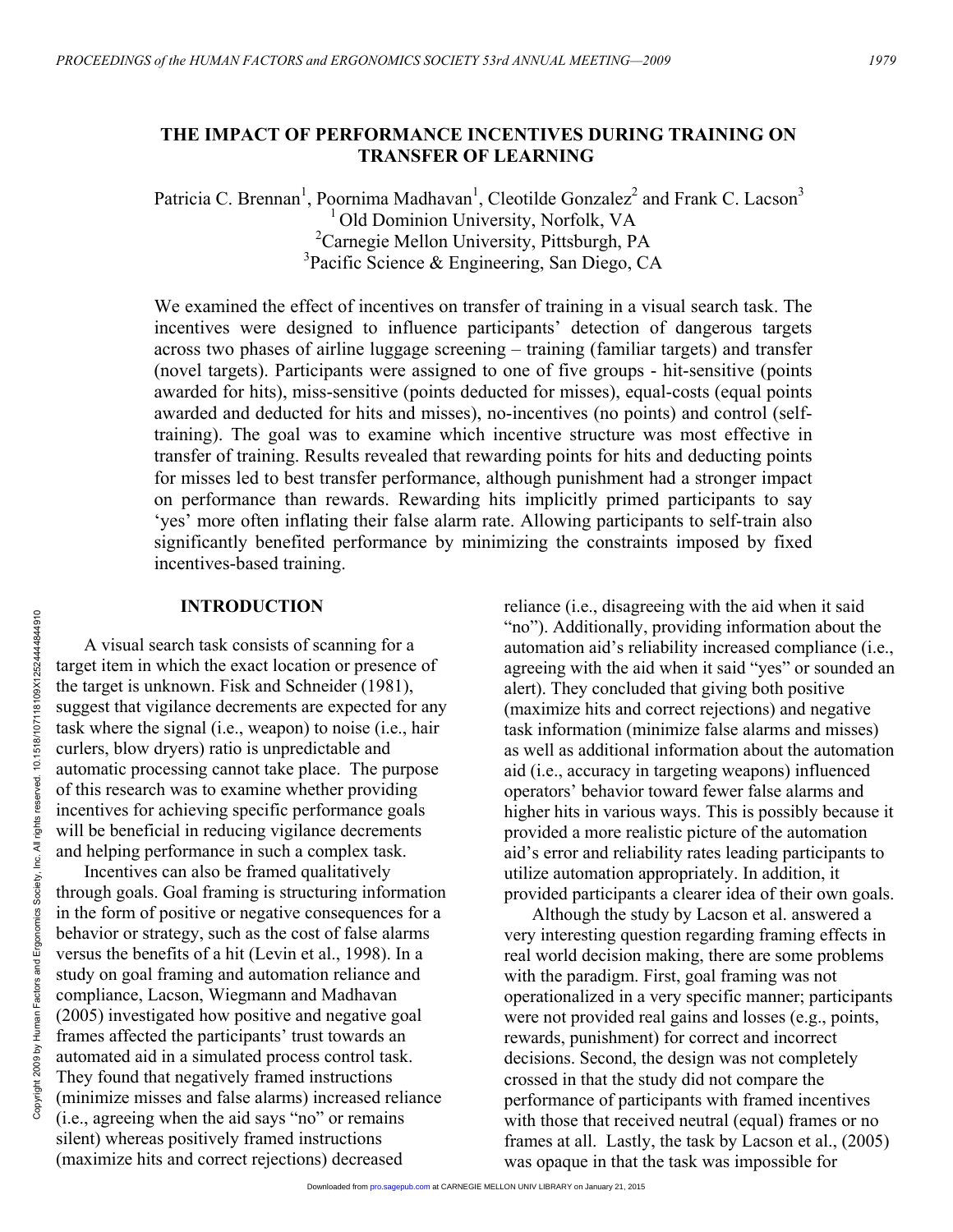participants to perform on their own without the assistance of an automated aid, which, we believe, was confounded with the goal frames themselves.

#### **Purpose of the Present Study**

The purpose of this study is to address the flaws in earlier paradigms and to investigate the incorporation of incentives during training on transfer of training in a visual search task of inspecting luggage for weapons. Incentives, such as giving or taking away points for a hit, miss, correct rejection and false alarm are expected to affect decisions in detection behavior. In this study, we will extend the work by Lacson et al (2005), by examining performance as a result of framing effects when goals are related to incentives (rewarding points versus deducting points) for performing the task correctly or incorrectly. Specifically we are interested in how incentives (or rewards) versus punishment versus no incentives might affect detection behavior and specifically transfer of training.

#### **METHOD**

#### **Participants**

One hundred and thirty undergraduate students, graduate students and some community members performed a 2-day experiment and were given \$15 plus a performance bonus between \$0 and \$7.

#### **Tasks and Procedures**

Participants were randomly assigned to either one of the four experimental groups or the control group. The experimental groups were: Hit-Sensitive (H-S), Miss-Sensitive (M-S), Equal-Costs, and No-Incentives. Participants who were assigned to the fifth control group were trained differently from the experimental groups (as described in the procedure section below). Points were given or taken away for hits and/or misses and served as incentives depending on the incentive structure. The number of points gained or lost determined how much performance bonus money was given at the end of the experiment. Refer to Table 1 below for the number of points given or taken away for the four outcomes of Hit, Miss, False Alarm or Correct Rejection. For each incentive structure, the costs were derived based on signal detection theory (Wickens & Hollands, 2000).

Table 1. Incentive structures

| <b>Incentive Structure</b> | <b>Outcome (Points)</b> |             |       |              |
|----------------------------|-------------------------|-------------|-------|--------------|
|                            | <b>Hit</b>              | <b>Miss</b> | FA.   | <b>CR</b>    |
| Hit-Sensitive (Gain)       | $+350$                  | $-50$       | $-24$ | $+1$         |
| Miss-Sensitive (Loss)      | $+50$                   | $-350$      | $-24$ | $+1$         |
| Equal-Costs                | $+1$                    | -1          |       | $+1$         |
| No-Incentives              |                         |             |       | $\mathbf{I}$ |
| Control (Self-Training)    |                         |             |       |              |

The visual search task consisted of 12 blocks with 30 trials (x-ray images of luggage) in each, totaling 360 images for the training session. For the four experimental groups, a unique four-item target set was shown to the participant before each block and all weapons were drawn from the four-item target set. The images were presented for three seconds. During each presentation, participants made a decision to search the bag (by clicking on a weapon if they detected it) or pass the bag (if they decided that the bag did not contain a weapon). Participants received textual feedback at the end of each trial and their point structure changed in real time according to the incentive structures illustrated in Table 1. The target base rate was 20%. This was higher than what is seen in the real world for purely statistical reasons. They were also asked to rate their confidence after every decision on a 5 point Likert scale. The control group only differed from the other groups in that they did not receive the four-item target set.

The transfer phase on Day 2 differed from the training phase by including novel or unique signal items that participants had not seen on Day 1. These items consisted of dangerous items that were not used during the training phase but were also from nontraditional categories such as sharp glass or metal objects. Furthermore, participants were not shown the target set before the beginning of the trial block as in Day 1. Instead they were instructed to use their knowledge and memory of the weapons seen on Day 1 to estimate what the new targets would be on Day 2. Participants then performed the visual screening task for 6 blocks of 30 trials each (180 luggage images). Again, 20% of the trials (6 out of 30) contained an actual target.

The Control group was different from the other four groups in that they were not explicitly trained with target exposures on Day 1. Instead, they trained themselves ("self-training") without the target exposures explicitly shown to them before each block during training.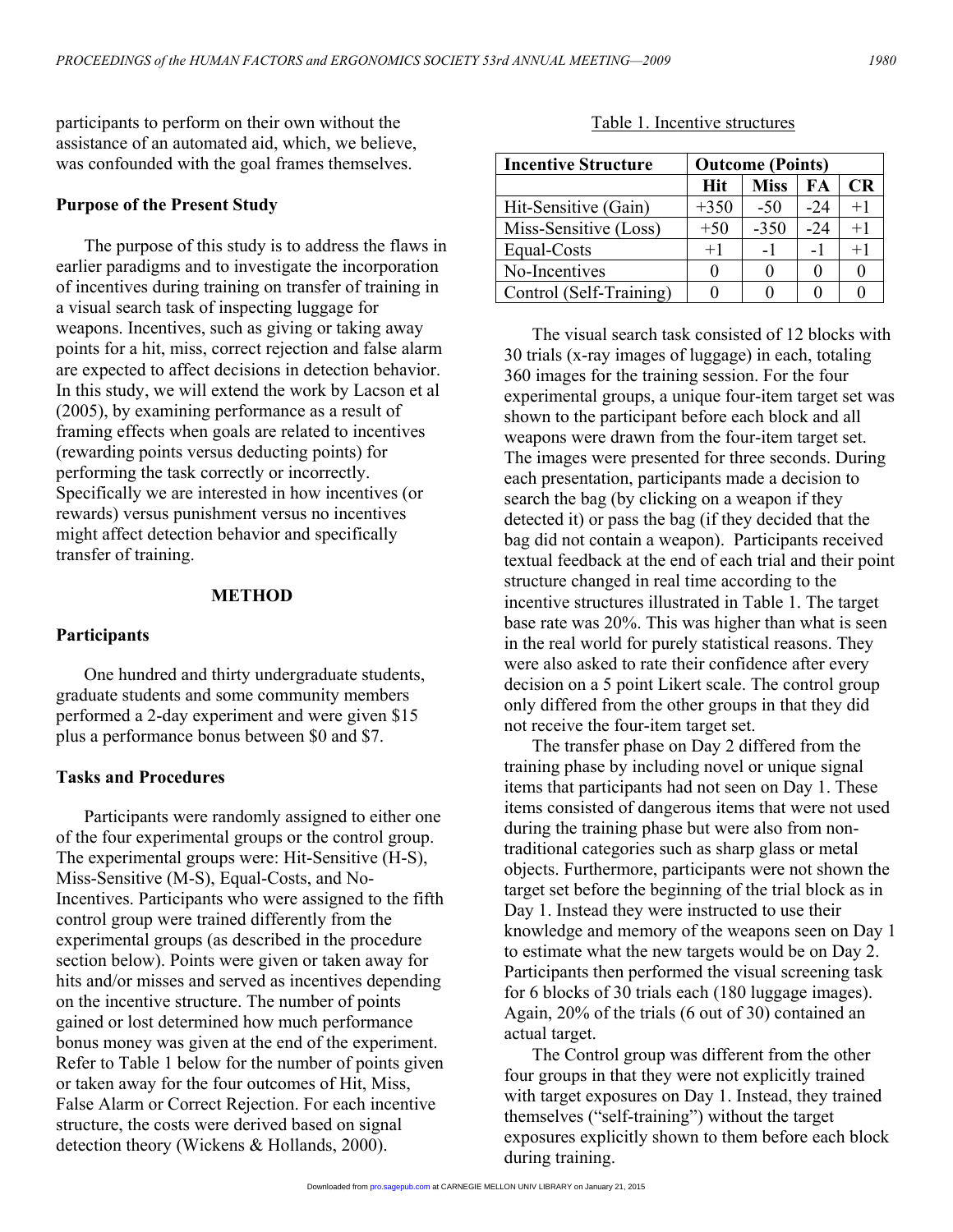## **RESULTS**

Multiple repeated measures ANOVAs revealed that in general performance improved from training to transfer and the control group remained fairly consistent in performance across training and transfer. During training, the hit-sensitive and miss-sensitive groups produced the most hits and the control group produced the least amount of hits. However, the hitsensitive group had a higher rate of false alarms than all other groups. Our hypotheses for transfer are as follows 1) the hit-sensitive group will generate more hits but have more false alarms, 2) the miss-sensitive group will generate more hits but have more correct rejections, 3) the equal-costs group will attempt to balance hits and misses, and 4) the no-incentives group will be strongly influenced by context rather than incentives and try to maximize hits.

We used one-way ANOVASs to analyze transfer data followed by Tukey post-hoc analyses for between group comparisons (Maxwell & Delaney, 2004). In Figures 1-5, Group 1 represents the hit-sensitive group, Group 2 represents the miss-sensitive group, Group 3 represents the equal-costs group, Group 4 represents the no-incentives group, and Group 5 represents the control group

*Hit rate*. A one-way ANOVA on hit rates during transfer revealed a significant difference between groups,  $F(4, 73) = 6.91$ ,  $p < .001$ , partial  $\eta^2 = .029$ . The results for hit rates are illustrated in Figure 1.



The hit-sensitive group ( $M = .61$ ,  $SD = .06$ ),  $p <$ 

.756, miss-sensitive (*M* = .56, *SD* = .13), *p* < .756*,* and the control group  $(M = .66, SD = .13)$ ,  $p < .699$ , were not significantly different from one another. However, the equal-costs  $(M = .51, SD = .10), F(4, 73) = 12.16,$  $p < .05$ , partial  $\eta^2 = .531$  and the no-incentives groups

 $(M = .48, SD = .11), F(4, 73) = 14.37, p < .001$ , partial  $\eta^2$  = .589 had significantly lower hit rates than the control group.

*False alarm rate*. A one-way ANOVA on false alarm rates during transfer revealed a significant difference between groups,  $F(4, 73) = 9.40$ ,  $p < .001$ , partial  $\eta^2$  = .353 illustrated in Figure 2. As predicted, the hit-sensitive group ( $M = .60$ ,  $SD = .33$ ) had significantly higher false alarm rates than all other groups including miss-sensitive  $(M = .27, SD = .20)$ ,  $F(4, 73) = 12.03, p < .05$ , partial  $\eta^2 = .512$ , equal-costs  $(M = .20, SD = .17), F(4, 73) = 14.55, p < .05$ , partial  $\eta^2$  = .603, no-incentives (*M* = .23, *SD* = .25), *F* (4, 73)  $= 13.63, p < .05$ , partial  $\eta^2 = .536$ , and the control group  $(M = .12, SD = .17)$ ,  $F(4, 73) = 17.74, p < .05$ , partial  $\eta^2 = .675$ .



Figure 2. False Alarm rates.

*Response time for hits.* A one-way ANOVA on response time for hits revealed no significant differences between groups,  $F(4, 73) = .522$ ,  $p < .720$ , partial  $\eta^2 = .029$ .

*Response time for false alarms*. A one-way ANOVA on response times during transfer revealed a significant difference between groups,  $F(4, 73) =$ 9.278,  $p < .001$ , partial  $\eta^2 = .350$ . The results in Figure 3 suggest that the hit-sensitive group (*M* = 3603.91ms,  $SD = 602.11$ ) had significantly longer response times for false alarms than the equal-costs  $(M = 2866.83 \text{ms})$ , *SD* = 1232.07),  $F(4, 73) = 6.48$ ,  $p < .05$ , partial  $\eta^2 =$ .411, no-incentives (*M* = 2840.57ms, *SD* = 924.37),  $F(4, 73) = 6.71, p < .05$ , partial  $\eta^2 = .439$ , and control groups  $(M = 1505.83 \text{ms}, SD = 908.37), F(4, 73) =$ 18.45,  $p < .001$ , partial  $\eta^{2} = .806$ .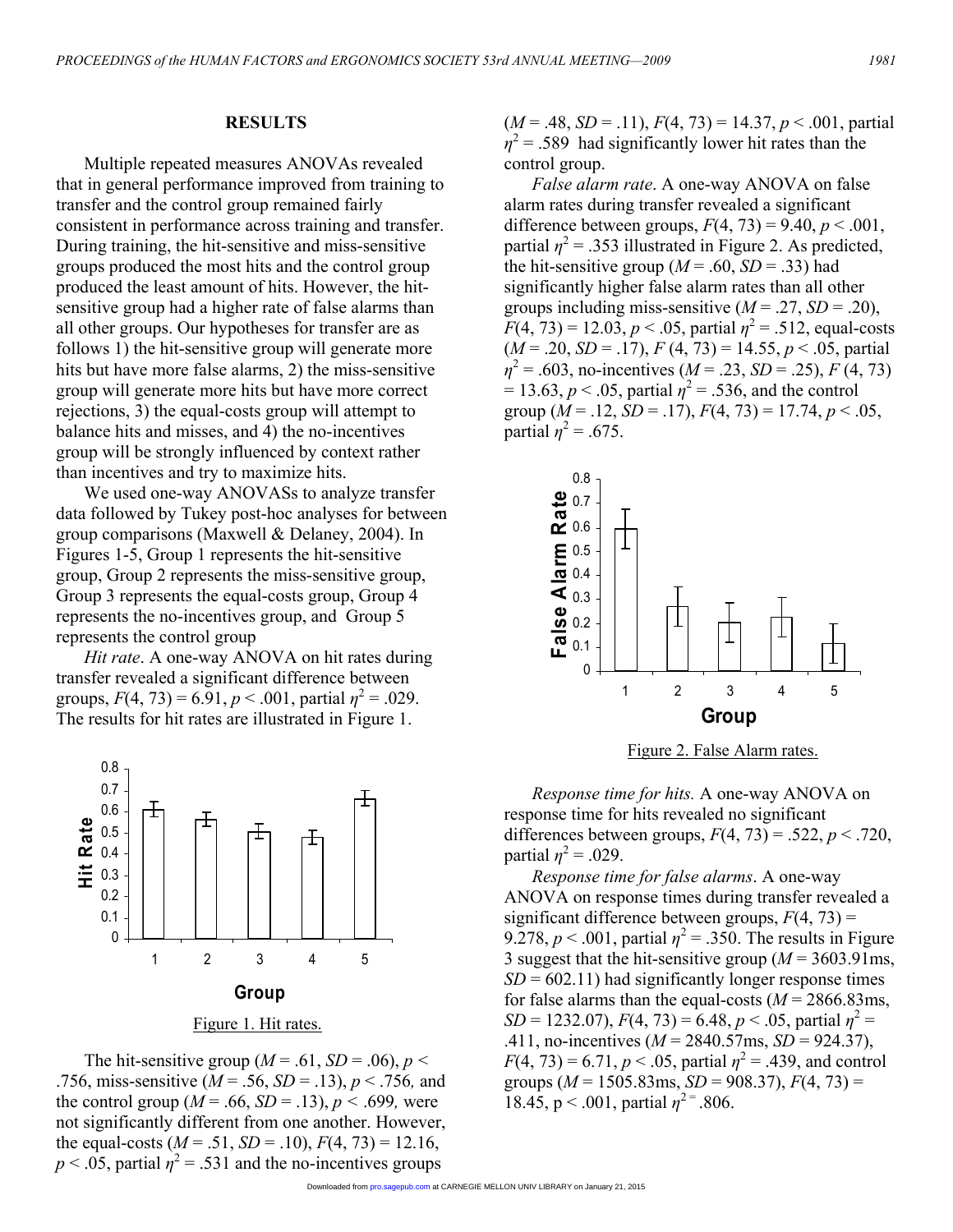

Figure 3. Response time for false alarms.

The control group had significantly shorter response times than all other groups including the hitsensitive, miss-sensitive  $(M = 2946.8 \text{ms}, SD =$ 1096.889),  $F(4, 73) = 12.67$ ,  $p < .001$ , partial  $\eta^2 =$ .582, equal-costs (*M* = .2866.83ms, *SD* = 1232.07),  $F(4, 73) = 11.96, p < .001$ , partial  $\eta^2 = .532$ , and noincentives groups (*M* = .2840.5ms, *SD* = . 924.377),  $F(4, 73) = 11.74, p < .001$ , partial  $\eta^2 = 589$ .

*Subjective confidence when generating hits.* A one-way ANOVA on confidence for hits during transfer revealed a significant difference between groups,  $F(4, 73) = 4.61$ ,  $p < .05$ , partial  $\eta^2 = .211$ , illustrated in Figure 4.



Figure 4. Subjective confidence when generating hits.

The hit-sensitive  $(M = 4.17, SD = .52)$ , miss-sensitive  $(M = 4.20, SD = .54), p < .905$  and equal-costs  $(M =$ 4.07,  $SD = .70$ ,  $p < .585$  were not significantly different from each other. However the control group  $(M = 4.73, SD = .33)$  had significantly higher confidence than the hit-sensitive  $F(4, 73) = 19.26$ ,  $p \le$ .05, partial  $\eta^2 = .543$ , miss-sensitive  $F(4, 73) = 13.49$ ,  $p < .05$ , partial  $\eta^2 = .513$ , and equal-costs group  $F(4)$ ,  $(73) = 10.45, p < .001$ , partial  $\eta^2 = .516$ .

*Subjective confidence when generating false alarms.* Overall, false alarm confidence was significantly lower than confidence on hits. A oneway ANOVA on confidence for false alarms during transfer revealed a significant difference between groups,  $F(4, 73) = 3.40, p < .05$ , partial  $\eta^2 = .165$ , illustrated in Figure 5. The primary difference was between the no-incentives ( $M = 2.06$ ,  $SD = 1.4$ ) and control group ( $M = .93$ ,  $SD = .68$ ),  $p < .05$ , partial  $\eta^2 =$ .926 with the control group having significantly lower confidence in false alarms than the no-incentives group.



Figure 5. Subjective confidence when generating false alarms.

## **DISCUSSION**

 The purpose of this study was to examine the role of incentives in improving transfer for learning in a complex visual search task. Interestingly, participants who 'self-trained' (the control group) showed some evidence of better transfer performance than participants who received training. This pattern of results suggest that participants who were not specifically shown targets during training was able to effectively create their own visualizations of threat objects over time and were able to connect targets during training to new targets at transfer. It appears that when participants did not have the pressures created by performance incentives and were not primed by specific targets during training it helped rather than hurt transfer of training. Their confidence could be a further indication that the absence of an incentive or 'pressure' to behave in a particular manner helped them develop a more realistic assessment of their own performance. Contrary to the pattern for the control group, for participants in the experimental groups who were trained with specific target exposures the introduction of novel targets